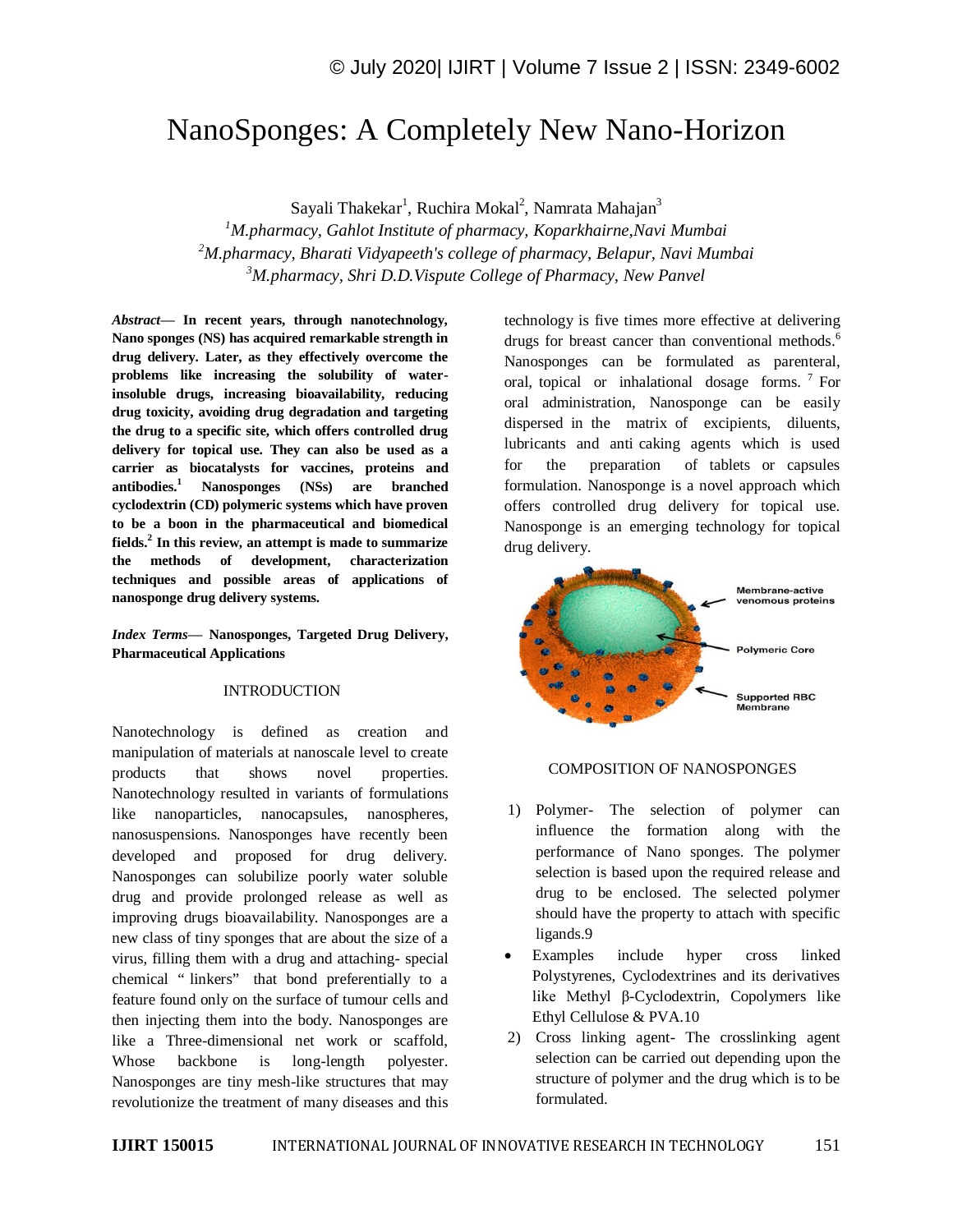- The different examples include Diphenyl carbonate, Dichloromethane, Diaryl carbonates, Diisocyanates.
- 3) Drug substance-
- Molecular weight between 100 and 400 Daltons.
- Drug molecule consists of less than five condensed rings.
- Solubility in water is less than 10 mg/ml.
- Melting point of substance is below 250 °C.9

### TYPES OF NANOSPONGES

- 1. Cyclodextrin based nanosponges
	- a. Cyclodextrin based carbamate nanosponges.
	- b. Cyclodextrin based carbonate nanosponges.
	- c. Cyclodextrin based ester nanosponges.
	- d. Polyamidoamine nanosponges.
	- e. Modified nanosponges
- 2. Titanium based nanosponges.
- 3. Silicon nanosponge particles.
- 4. Hyper crosslinked polystyrene nanosponges.

# METHOD PREPERATION OF NANOSPONGES

There are four methods are as follows:-



# 1) Melt Method-

- Mix cyclodextrin polymer along with crosslinker such as diphenylcarbonate, diisocyanate, glutarldehyde, carboxylic acid anhydrides and melt it.
- All the ingredients are finely homogenized and placed in a 250 ml flask and heated at 100 0 c.The reaction is carried out for 5 hrs under magnetic stirrer.
- The mixture is allowed to cool and the product is broken down.
- The obtained product is washed with suitable solvents to remove unreacted excipients and byproducts.4

2) Solvent Method-

- The polymer was mixed with a suitable solvent such as dimethylformamide.5
- This mixture was added to excess quantity of the crosslinker,.
- The reaction was carried out at temperature ranging from 10°C to the reflux temperature of the solvent, for time ranging from 1 to 48 h.
- After completion of the reaction, the solution was allowed to cool at room temperature, then the product was added to large excess of bidistilled water and recovered the product by filtration under vacuum and subsequently purified by prolonged Soxhlet extraction with ethanol.
- The product was dried under vacuum and grinded in a mechanical mill to obtain homogeneous powder.8

3) Ultrasound- Assisted Synthesis-

- In this method nanosponge can be obtained by reacting polymers with cross- linkers in the absence of solvent and under sonication.
- The obtained nanosponges will be spherical, uniform in size and smaller than 5 microns. In this method di-phenyl carbonate is used as crosslinker. Here, mix the polymer and cross- linker in a flask.
- Place the flask in an ultrasound bath filled with water and heat it to 90oc and sonicate for 5 hours. Then, the solid was ground in a mortar and soxhlet extraction with ethanol to remove either impurity. Product is purified by prolong soxhlet extraction with ethanol
- After Purification nanosponges were dried under vacuum and stored at 25oc.9

4) Loading of Drug into Nanosponges-

 Suspend the nanosponges in water and sonicate to avoid the presence of aggregates and then centrifuge the suspension to obtain the colloidal fraction. Separate the supernatant and dry the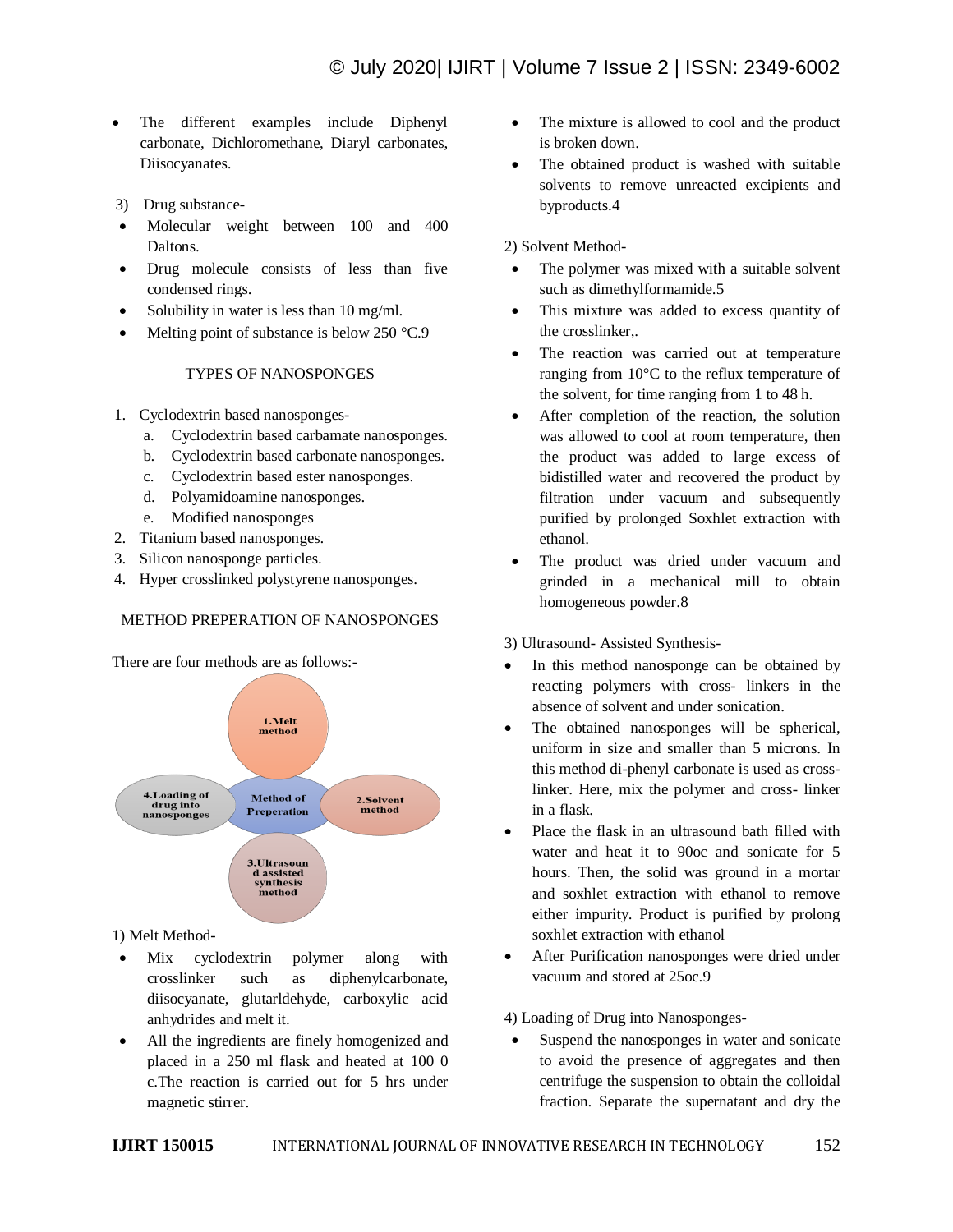sample by freeze drying. Then aqueous suspension of nanosponges are prepared.

- Excess quantities of drug are dispersed to it. Then ith is placed under constant stirring up to a specified period of time for complexation.8
- After complexation, the uncomplexed drug is separated by centrifugation. Finally the solid crystals of nanosponges are obtained by solvent evaporation.

### ADVANTAGES

- 1. Masks unpleasant flavors.
- 2. Improved stability, elegance and formulation flexibility.
- 3. Non-irritating, non-toxic, biodegradable.
- 4. Provides extended release up to 12 hrs.
- 5. Protects the active ingredient from degradation.4
- 6. Cost effective, easy to scale up.
- 7. These are free flowing and can be cost effective.
- 8. Easy scale up for commercial production
- 9. Biodegradable, destruction within the body.

## DISADVANTAGES

- 1. Nanosponges include only small molecules.
- 2. Depend only upon loading capacities.
- 3. Dose dumping may take place.
- 4. May retard the release.

# FACTORS AFFECTING IN FORMULATION OF **NANOSPONGES**

1) Types of Polymer-

Type of polymer used can influence the formation as well as the performance of Nanosponges. For complexation, the cavity size of nanosponge should be suitable to accommodate a drug molecule of particular size.

### 2) Type of drugs-

Drug molecules to be complexed with nanosponges should have certain characteristics mentioned below

- Weight of drug should be in between 100 to 400 Daltons.
- Molecule consists of less than five condensed rings.
- Solubility in water should be less than 10mg/ml.11

# 3) Temperature-

Temperature changes can affect Drug/Nanosponge complexation. In general, increasing in the temperature decreases the magnitude of the apparent stability constant of the Drug/Nanosponge complex may be due to a result of possible reduction of drug/nanosponge interaction forces, such as van-der Waal forces with rise of temperature.

## 4) Method of preparation-

The method of loading the drug into the nanosponge can affect Drug/Nanosponge complexation. However, the effectiveness of a method depends on the nature of the drug and polymer, in many cases freeze drying was found to be most effective for drug complexation.

# 5) Degree of substitution-

The complexation ability of the nanosponge may be greatly affected by type, number and position of the substituent on the parent molecule.12

# APPLICATION

Due to their biocompatibility and versatitlity, nanosponges have many applications relating the pharmaceutical field. Nanosponges can be used as excipients in preparation of tablets, capsules, granules, suspension, solid dispersion or topical dosage forms.13

1) Nanosponges as a sustained delivery system-

is one of the widely used antiviral agent for the treatment of herpes simplex virus infection. Its absorption in the GIT is slow and incomplete and highly variable. The in vitro release profile of the acyclovir from different types of Nano sponges showed sustained release of the drug.

2) Nanosponges in solubility enhancement-

Itraconazole is a BCS class Ⅱ drug which has a dissolution rate limited poor bioavailability. Thus the application of nanosponges improved the solubility of the drug more than 27- fold.

3) Nanosponges in drug delivery-

It can be formulated by different dosage form like topical, parentral, aerosol, tablet and capsules. Telmisartan (TEL) is a class  $\Pi$  drug with dissolution rate limited bioavailability. TEL was incorporated in nanosponge formulation. Paclitaxel is an anticancer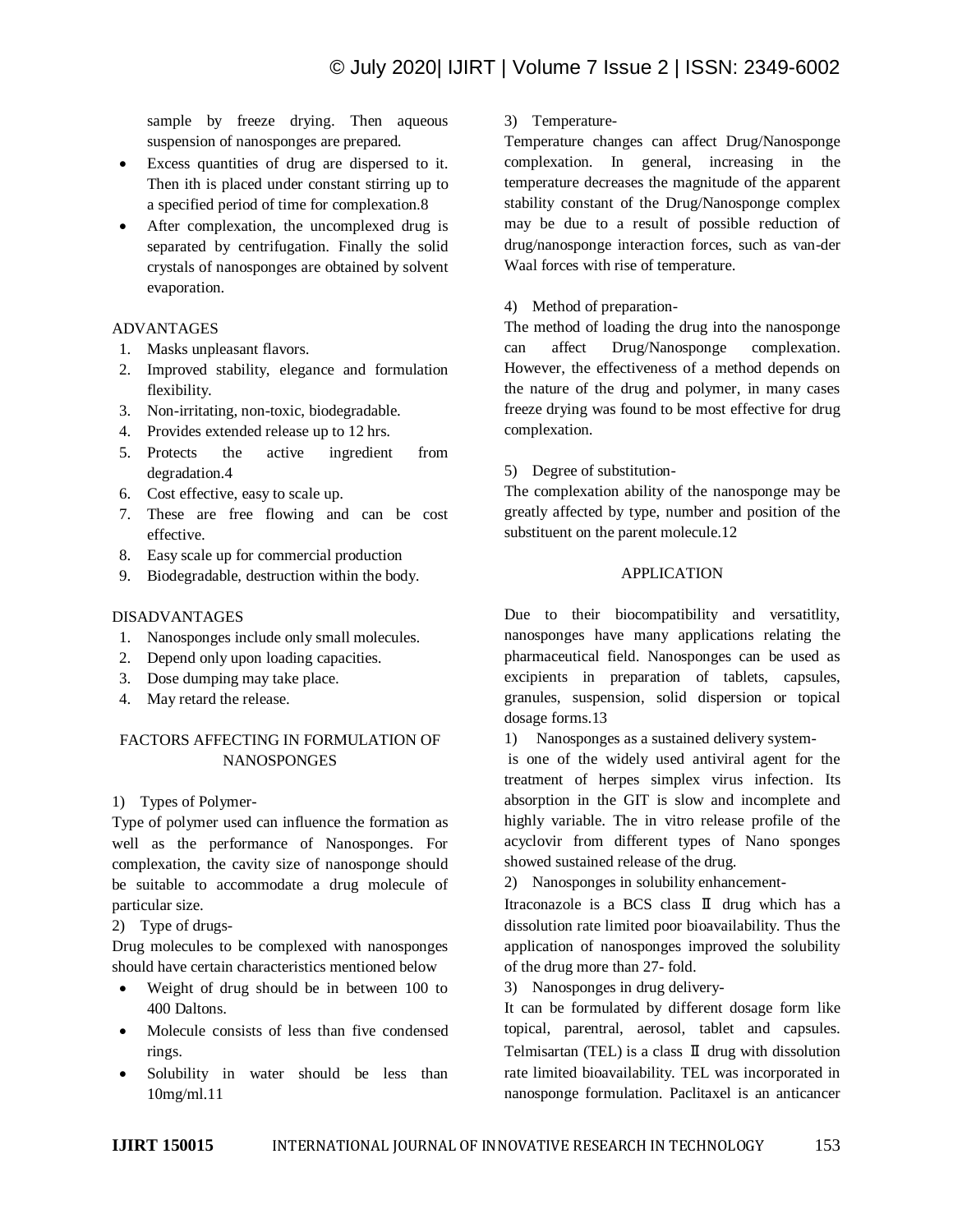drug with poor water solubility. Econazole nitrate is an antifungal agent used for skin infections and dermatophytosis.

4) Nanosponges in enzyme immobilization-

Nanosponges have been widely used for stabilizing the enzyme. CD-NS show much higher inclusion constants as compared to CD and is suitable to support for enzyme immobilization. They help to preserve the catalytic proficiency and stability of the immobilized enzymes.

5) Nanosponges for protein delivery-

Swaminathan et al studied about new swellable cyclodextrin based poly nanosponges. Through water uptake studies they observed very good swelling capacity stable for 72 hrs

6) Nanosponges as protective agent from light or degradation-

The Gamma– oryzanol can be encapsulated in the form of nanosponge which shows a good protection from the photodegrdation. Gamma oryzanol is a ferulic acid mixture which is a natural antioxidant and mainly used to stabilize the food and pharmaceutical raw materials.

7) Nanosponges as a carrier for biocatalyst-

Nanosponges act as carrier for the delivery of enzymes, vaccines, proteins and antibodies for diagnosis purpose. Proteins and other macromolecule are adsorbed and encapsulated in cyclodextrin nanosponge.9

### **CONCLUSION**

Nanosponge drug delivery system holds a promising opportunity in various pharmaceutical applications in the upcoming future due to its unique characteristics; which makes it supple to design and develop novel product forms.14 At last, it was concluded that the NSs are small mesh-like shape that may use in the dealing of various illnesses and this nanotechnology is 4– 5 times more valuable at delivering drugs than the conventional method. nanotechnology upgrades the solubility of poorly soluble drug specifically BCS Class II drugs.15 In conclusion, nanosponges can be considered as multifunctional nanoscale systems suitable for the delivery of active molecules in nanomedicine.16

#### ACKNOWLEDGMENT

The authors are thankful to the informants for sharing valuable information

#### AUTHOR' S CONTRIBUTIONS

All the authors have contributed equally in the design, development, review and finalization of the contents of the manuscript.

#### **REFERENCE**

- [1] Ananya, K. V., et al. "Recent review on Nano sponge." International Journal of Research in Pharmaceutical Sciences 11.1 (2020): 1085- 1096.
- [2] Sehgal et al.Asian J Pharm Clin Res, Vol 12, Issue 7, 2019, 1-7.
- [3] Surya Prakash Singh,A MINI REVIEW ON NANOSPONGE DRUG DELIVERY SYSTEM
- [4] Panda, Satyajit, et al. "Nanosponges: A Novel Carrier for Targeted Drug Delivery." Int J PharmTech Res 8.7 (2015): 213-224.
- [5] Shringirishi, Madhuri, et al. "Nanosponges: a potential nanocarrier for novel drug delivery-a review." Asian Pacific Journal of Tropical Disease 4 (2014): S519-S526.
- [6] Shivani, Shastrulagari, and Kranthi Kumar Poladi. "Nanosponges-novel emerging drug delivery system: A review." International Journal of Pharmaceutical Sciences and Research 6.2 (2015):
- [7] Francis, Dingwoke John Emeka, and Felix Sunday Yusuf. "DEVELOPMENT AND EVALUATION OF NANOSPONGES LOADED EXTENDED RELEASE TABLETS OF LANSOPRAZOLE." (2019).
- [8] Jilsha, G., and Vidya Viswanad. "Nanosponges: A novel approach of drug delivery system." Int J Pharm Sci Rev Res 19.2 (2013): 119-123.
- [9] Krishnakumar, K. "Nano sponges: A targeted drug delivery system and its applications." GSC Biological and Pharmaceutical Sciences 7.3 (2019): 040-047.
- [10] Selvamuthukumar, Subramanian, et al. "Nanosponges: A novel class of drug delivery system-review." Journal of Pharmacy & Pharmaceutical Sciences 15.1 (2012): 103-111.
- [11] Amber V, Shailendra S, Swarnalatha S: Cyclodextrin based novel drug delivery systems. J pharmaceut sci, 2012; 62:23-42.